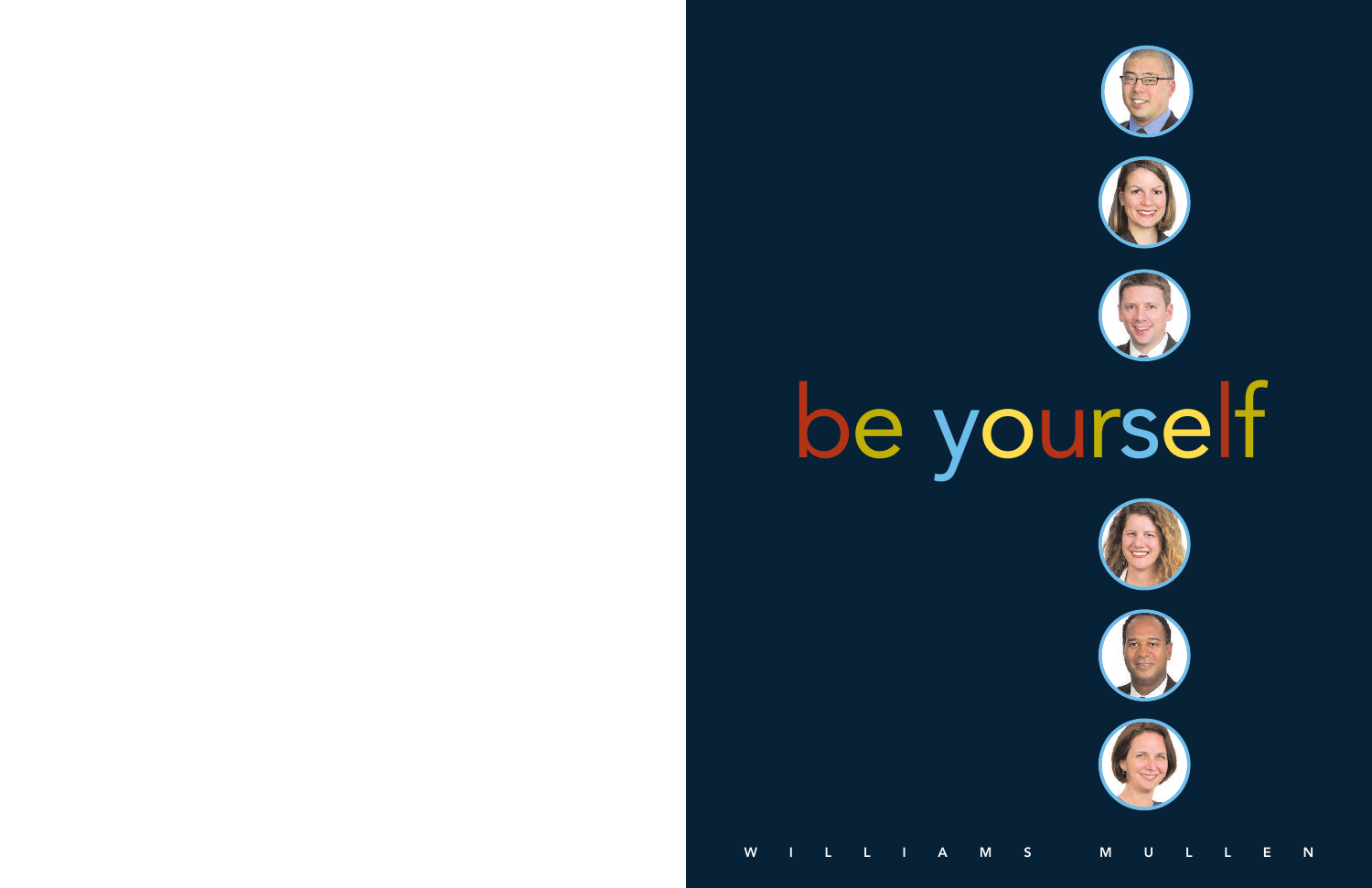At Williams Mullen, we embrace our uniqueness to bring energy, ideas and experience to our team. We are diverse in our people, practices and clientele, but we are one in our commitment to our clients and one another.

Want to be part of a nurturing, positive environment? Want to join a place where you will gain a high level of experience from the start? Are you looking to find colleagues who will support you in a collaborative effort? Would you like to go to work each day knowing you will make a difference?

Then keep reading ...

# **T A K E A L O O K**

| <b>Firm Overview &amp; Our History</b>        |    |
|-----------------------------------------------|----|
| <b>Full-service Practice Offerings</b>        | 4  |
| <b>Industries &amp; Lateral Opportunities</b> |    |
| <b>Diversity &amp; Women's Initiative</b>     | 8  |
| <b>Pro Bono</b>                               | 10 |
| In the Community                              | 12 |
| <b>Associate Life</b>                         | 14 |
| <b>Summer Associate Program</b>               | 16 |

# be a team.

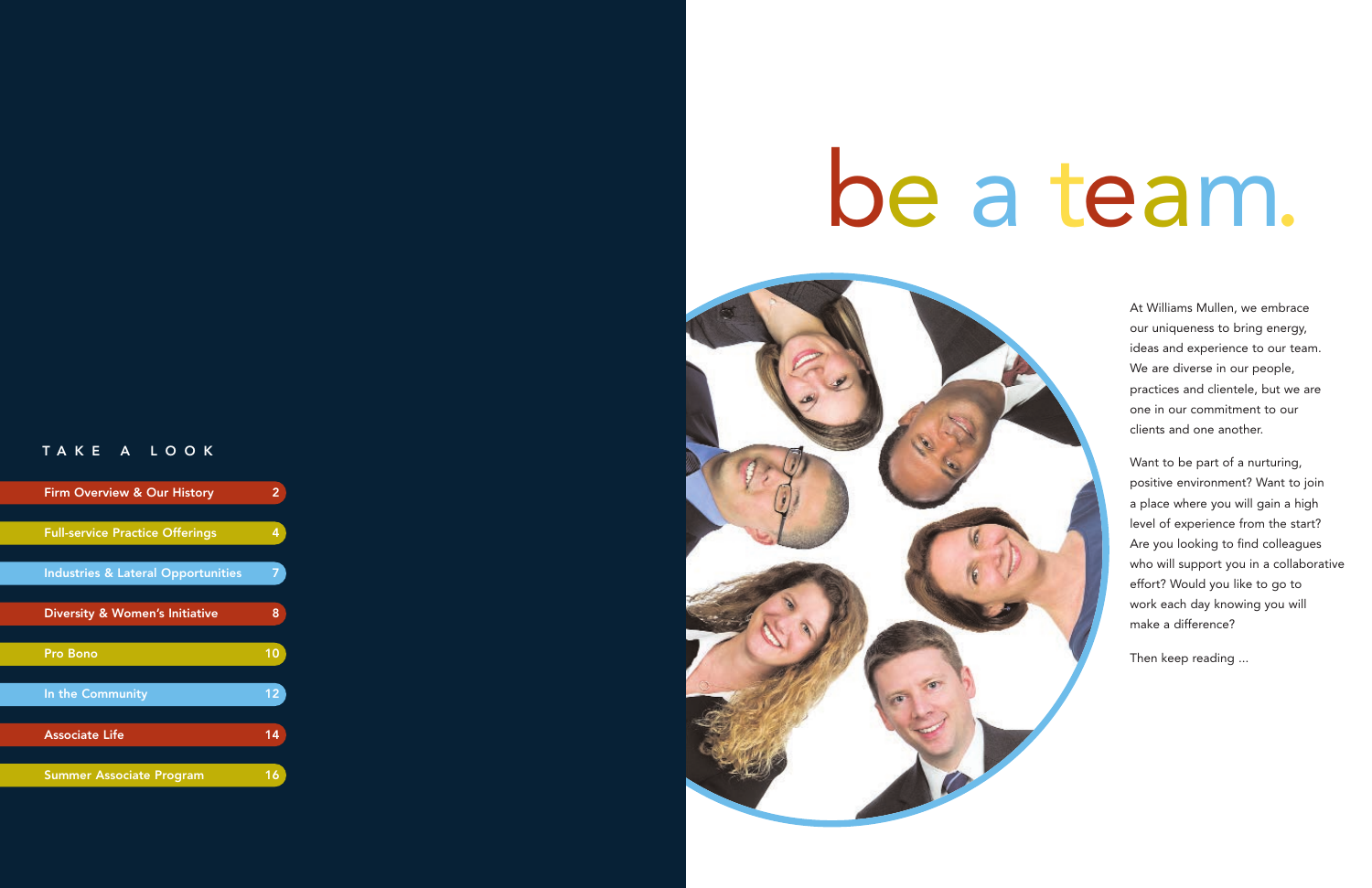# **W E L C O M E**

Williams Mullen has a long history of stability and visionary leadership. Our firm is full of intelligent, well-rounded people who serve clients with integrity while genuinely enjoying being with one another. We have large-firm resources but value our small

firm feel. With many offices, we work hard to stay

connected and build bridges between our talented attorneys to pool knowledge and experience without letting egos get in the way. While respecting the uniqueness of each individual, we strive to create a setting of teamwork, collaboration and mutual respect. It is our belief that lawyers and staff are entitled to a balance between professional and personal responsibilities.

Williams Mullen is a place where an attorney can make a difference. In this rapidly growing firm, a junior lawyer has the ability to develop and succeed in a wide variety of practice areas. Someone with an entrepreneurial spirit can identify a niche and develop a practice.

support our clients' diverse business activities. Through visionary leadership, our attorneys work equitably throughout all offices as a team regardless of geographic locations. Teams are brought together by drawing on the resources of all of our offices, which ultimately benefits our clients. For example, if a client in Washington, D.C. has a particular technology or intellectual property problem that one of our attorneys in Virginia or North Carolina is best suited to handle, we will make that attorney available. Legal needs determine how we structure an individual client's team. Our attorneys and our clients flourish as a result of this business strategy.  $\bullet$ 

I am honored to work with such a special team of people. It is a great time to be at Williams Mullen. I invite you to be part of our next generation.

At Williams Mullen, our client-driven business philosophy and progressive firm culture focus on communication, education and skills development. This philosophy creates a work environment that encourages participation, idea exchange and growth. From day one, our people know they are a valued, integral part of the firm.

For nearly a century, Williams Mullen has been providing comprehensive legal services to regional, national and international clients. Our clients range from multinational Fortune 500 companies to private, family-owned businesses. The firm also represents many nonprofit and government entities. With more than 325 attorneys who are versed in over 30 practice areas and located in North Carolina, Virginia, Washington, D.C. and London, we deliver innovative solutions to

| 1909 | 1913                                                                                                                                                                                                                                                                                      | 1919                                                                                                                                                                                                                                                                      | 1961                                                                                                                                                                                                                                                                                                                                         | 1986                                                                                                                                            | 1999                                                                                                                                                    | 2004                                                                                                                                                              | 2007                                                                               | <b>PRESENT</b>                                                                                                                                                                                             |                                                                                                                                                                                                                                                                |
|------|-------------------------------------------------------------------------------------------------------------------------------------------------------------------------------------------------------------------------------------------------------------------------------------------|---------------------------------------------------------------------------------------------------------------------------------------------------------------------------------------------------------------------------------------------------------------------------|----------------------------------------------------------------------------------------------------------------------------------------------------------------------------------------------------------------------------------------------------------------------------------------------------------------------------------------------|-------------------------------------------------------------------------------------------------------------------------------------------------|---------------------------------------------------------------------------------------------------------------------------------------------------------|-------------------------------------------------------------------------------------------------------------------------------------------------------------------|------------------------------------------------------------------------------------|------------------------------------------------------------------------------------------------------------------------------------------------------------------------------------------------------------|----------------------------------------------------------------------------------------------------------------------------------------------------------------------------------------------------------------------------------------------------------------|
| 2    | <b>Founding of Williams Mullen</b><br>by two Richmond, Virginia<br>attorneys, Lewis C. Williams<br>and James Mullen. They<br>recognized that changes in<br>laws affecting the finances of<br>businesses and individuals<br>would require people to retain<br>knowledgeable legal counsel. | The adoption of the federal<br>income tax in 1913 confirmed<br>that Williams Mullen had<br>the right instincts on the<br>legal needs of businesses.<br><b>Williams Mullen prospers</b><br>and over the next fifty years<br>greatly expands its services<br>to businesses. | Virgil R. Goode and Morton L.<br>Wallerstein become partners in<br>their own Richmond law firm. In<br>1947 Howard W. Dobbins joins<br>them and together they turn<br><b>Wallerstein, Goode &amp; Dobbins</b><br>into a major statewide provider<br>of services in the banking,<br>finance, commercial, securities,<br>and regulatory fields. | <b>Williams Mullen</b><br>brings on board<br>Stuart G. Christian,<br>creating Williams,<br>Mullen & Christian<br>and strengthening<br>the firm. | Williams, Mullen &<br><b>Christian, P.C. merges</b><br>with Wallerstein, Goode<br>& Dobbins, creating<br>Williams, Mullen, Christian<br>& Dobbins, P.C. | <b>Williams Mullen</b><br>merges with Clark &<br>Stant, a Virginia<br>Beach-based law firm,<br>becoming the firm of<br>Williams, Mullen, Clark<br>& Dobbins, P.C. | <b>Williams Mullen</b><br>merges with the<br>Norfolk firm<br>Hofheimer<br>Nusbaum. | <b>Williams Mullen</b><br>merges with North<br><b>Carolina firm Maupin</b><br>Taylor, P.A., acquiring<br>offices in Raleigh.<br><b>Research Triangle Park</b><br>and Wilmington,<br><b>North Carolina.</b> | <b>Today, Williams Mullen</b><br>continues to grow by<br>hiring highly qualified<br>attorneys, opening new<br>offices and joining with<br>similarly focused and<br>experienced firms in<br>locations in the U.S.<br>and abroad to better<br>serve our clients. |

• Named a *Go-To Law Firm* for *Leading Technology Companies* by ALM Corporate Counsel's In-house Law **Departments** 

• Named a *Go-To Law Firm* for *Leading Financial Services Companies* by ALM Corporate Counsel's In-house Law **Departments** 

# **2007 PRESENT**

Offices are located in North Carolina, Virginia, Washington, D.C. and London.

# **O V E R V I E W**

# **Our firm is a century old … our attitude is not.**

# **A C H I E V E M E N T S**

# **AMLAW 200**

• Included in the AMLAW 200 – *American Lawyer* magazine's listing of the 200 top law firms in the United States

# **Chambers USA**

• Named a Leading Law Firm by *Chambers USA* since its inception

# **America's Best**

• Voted one of America's Best Corporate Law Firms by *Corporate Board Member* magazine

### **NLJ Top 10 Growth Leaders**

• The *National Law Journal* named Williams Mullen one of the Top 10 Growth Leaders

### Go-To Law Firm™

• Named a *Go-To Law Firm* by *Corporate Counsel* magazine

## **ALM Go-To Law Firm – Technology**

## **ALM Go-To Law Firm – Financial Services**

## **Legal Elite**

• Approximately one-third of our attorneys are named to the Virginia and North Carolina "Legal Elite" Lists



**Julious P. Smith Jr.** Chairman and CEO

# be instrumental.

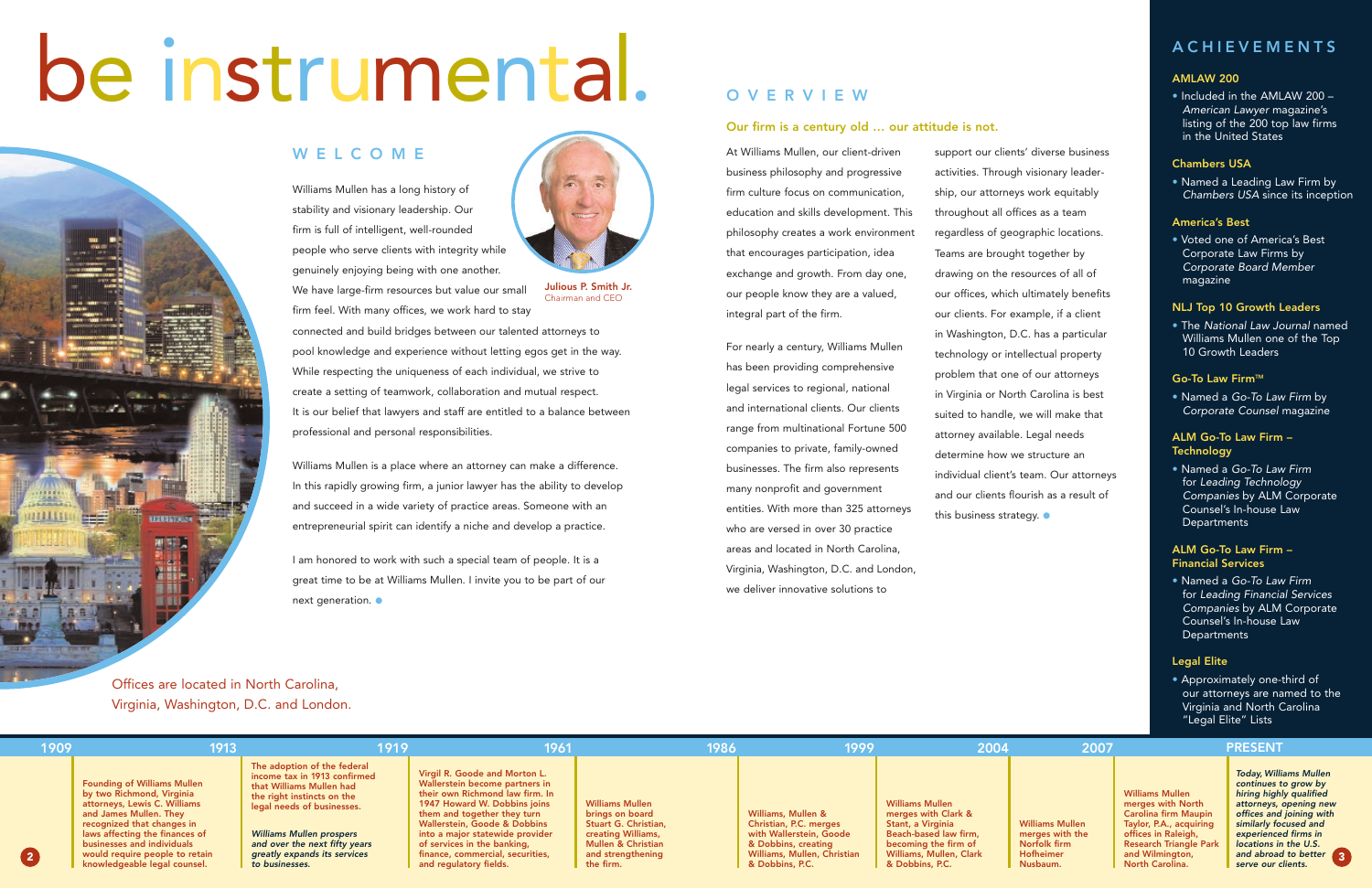

*"I joined Williams Mullen soon after earning MBA and JD degrees from the University of Richmond. I can say this firm is one of the most supportive environments imaginable. I became a partner while practicing under a flexible work arrangement that has allowed me to be an involved mother of two young children, a wife, and a business partner with my husband.* 

*My career has flourished partly because of wonderful colleagues. I was assigned to a partner mentor who taught me about business law*

*and outstanding client service. When I began working with a top client in the aviation industry, I quickly identified my desired niche. Today, due to my specialization, I receive many unsolicited calls for advice from existing and potential aviation clients, and from attorneys seeking to help their clients with aviation matters."*

**Judy Lin Bristow** is a partner in the firm's Corporate Section and chair of our Aviation Practice. Her practice focuses on mergers and acquisitions, private securities offerings and business aviation matters.

# *Soaring to Unchartered Heights*

# **Financial Services**

Attorneys at Williams Mullen counsel clients on a variety of financing transactions, including commercial and real estate loans, asset securitizations, workouts, debt restructures, bankruptcies and regulatory

compliance matters. Our attorneys also represent financial institutions in mergers and acquisitions, executive compensation, creation of new financial products, Internet banking, lender-related litigation, securities law, UCC, collections and creditors' rights cases.

# **Government Relations**

Our Government Relations team represents businesses, associations and individuals in a wide range of government-related actions at the federal, state and local levels. Extensive work is done with legislative bodies, administrative/executive

branch agencies and with independent entities. Legislative activities involve both actively counseling and advocating for clients on issues before the Virginia and North Carolina General

Assemblies.

## **Intellectual Property**

Our intellectual property attorneys provide legal counsel on patents, trademarks, copyrights, licensing, technology transfers and trade secrets. Our intellectual property litigation team represents clients in disputes involving licensing, intellectual property infringement claims, trade secret, antitrust, unfair competition claims and matters before the U.S. Patent and Trademark Office and in all other U.S. courts.

# **International**

Our firm's international team represents clients' interests in commercial, trade, investment and

# **P R A C T I C E S**

Williams Mullen boasts over 30 practices with one goal: meeting the needs while exceeding the expectations of our clients. The attention to detail and experience we offer allow us to assemble versatile and formidable teams with attorneys holding impressive qualifications in their respective areas of law. Each team is dedicated to a unified vision of personal accountability and client satisfaction. Be challenged and achieve success within your personal practice area.

# **Corporate**

Williams Mullen attorneys advise clients on sophisticated and complex business transactions, including mergers and acquisitions, dispositions of subsidiaries or other assets, corporate restructurings and recapitalizations, tender offers, proxy contests, going-private transactions, management and leveraged buyouts, holding-company formations, spin-offs and liquidations. We also have extensive experience in all major areas of corporate finance.

# **Energy, Environmental & Infrastructure**

Our attorneys assist clients with energy and environmental facility procurement, energy commodity supply and delivery, environmental markets trading, wetlands remediation, brownfield redevelopment, emissions retrofits, carbon offsets, efficiency adaptation and renewable-energy transactions. We represent public utilities and end-users before federal and state courts and regulatory agencies across the country.

# be challenged.

Emerging practice areas include health care informatics, a blend of clinical and business intelligence.

Our attorneys have the expertise and skills to work independently and collaboratively to accomplish a shared vision.

regulatory matters, both in the U.S. and abroad. We regularly assist clients in moving goods, people, services and information across borders, and represent them in administrative proceedings under U.S. and foreign trade laws. Our attorneys also help clients navigate the intricacies of trade and customs compliance and immigration issues.

# **Labor & Employment**

Advising employers on human resources issues to minimize liability and comply with applicable laws is one of our focuses at Williams Mullen. Our attorneys represent clients before administrative agencies, arbitrators, and in court. Additionally, we represent employers facing threats of unionization and those with organized workforces.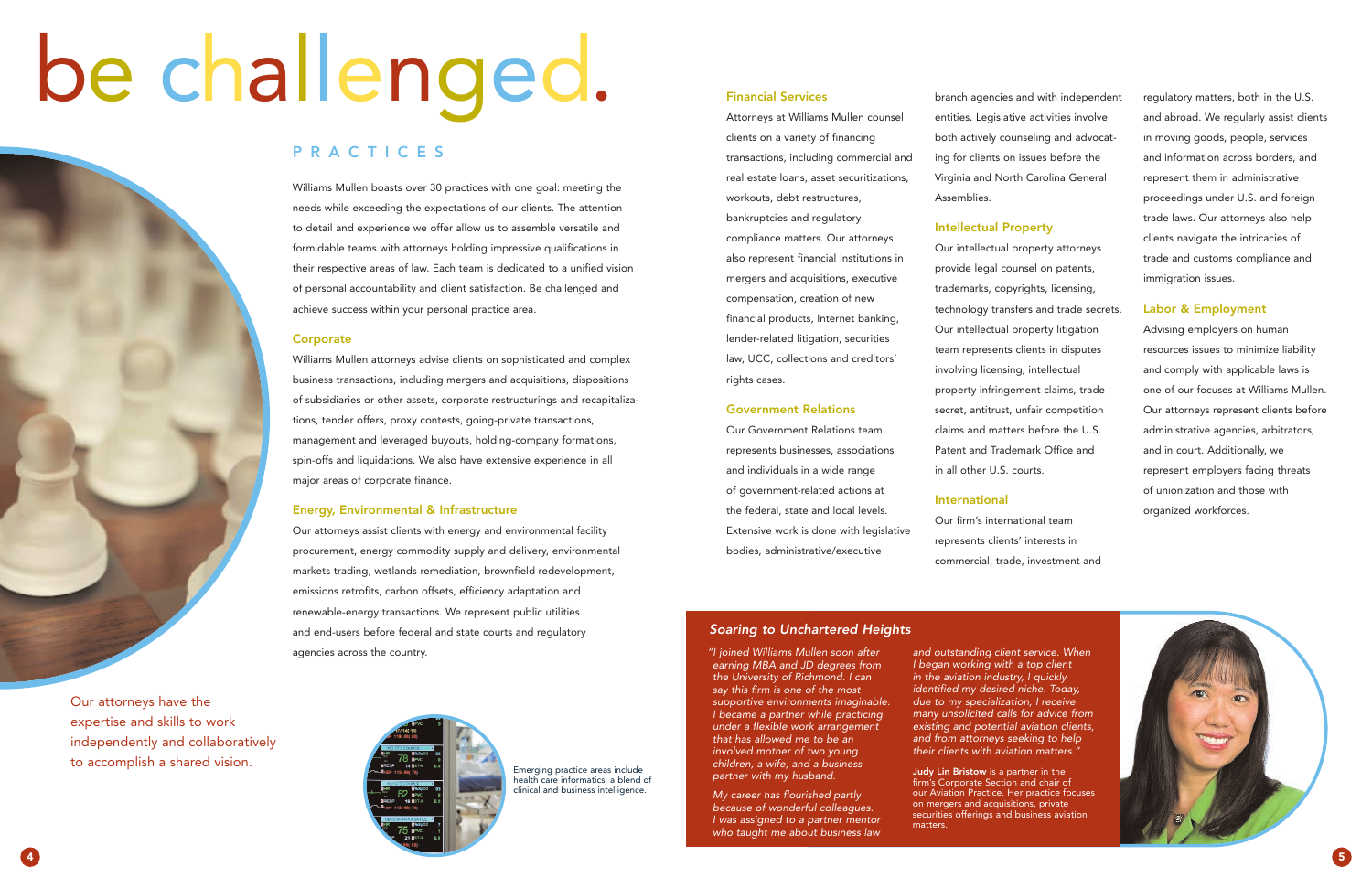**6 7**

*"I've been afforded a good deal of autonomy since I joined Williams Mullen; my entrepreneurial nature certainly flourishes here. At the same time, I could not have gotten to this point in my practice without mentors whose doors are always open.* 

*Working for a leading business law firm, I've observed firsthand how clients turn to us as trusted advisors. We help shape clients' intellectual property concerns into a comprehensive business strategy. I have been exposed to many industries including*

**Billy Poynter** is an associate in the Technology, Intellectual Property & Entertainment Practice area of the firm. He served as a law clerk to the Honorable Alvin A. Schall of the U.S. Court of Appeals for the Federal Circuit in Washington, D.C.

# Serving Growth: **LATERAL OPPORTUNITIES**

Although the firm functions with attorneys who work together to practice in over 30 different areas of law, we have also formed multidisciplinary attorney teams to serve certain industries. We represent public and private companies, in the U.S. and abroad, who operate within such boon industries as health care, hospitality and retail. We demonstrate our commitment to their industries by serving as thought leaders in terms of trends and research, being highly involved in their trade associations, and holding leadership positions in those organizations.  $\bullet$ 



*retail, health care, telecom and entertainment and am quickly getting established in my primary area of interest, patent litigation. Considerable direct contact with our clients has given me the opportunity to provide litigation services and gain invaluable experience."*

### *Applying Best Business Practices*

# **I N D U S T R I E S**

### **Litigation**

Our litigation attorneys practice in U.S. courts and are dedicated to resolving litigation efficiently through the use of technology and alternative dispute resolution programs. The practice covers virtually every important area of civil and criminal law. Additionally, our firm offers a litigation technology team dedicated to serving clients' e-Discovery needs.

## **Real Estate**

Williams Mullen is known for unwavering client dedication and team-oriented camaraderie. Diverse, capable attorneys at all levels who embrace a client-centric ethos are desired lateral candidates. We invite you to explore specific opportunities that can accelerate your career to the next level.  $\bullet$ 

Attorneys in our real estate practice counsel clients on all aspects of real estate development and finance for multifamily housing and commercial property of all kinds. We counsel on land use and zoning, leasing, acquisitions and sales, and complex

financings. Further, our attorneys have experience in specialized areas such as retail roll-outs, tax-deferred exchanges, enterprise bonds, multistate acquisitions and disposi-

tions, and syndicated tax credits.

# **Tax & Employee Benefits**

Williams Mullen's tax practice assists both publicly and privately held corporations with tax matters in all courts, as well as with the tax aspects of transacting business in foreign jurisdictions and tax controversy. Our employee benefits attorneys advise private- and public-sector employers concerning qualified retirement plans, welfare benefits, stock-based compensation techniques and executive compensation arrangements.

### **Additional Practice Areas**

- **Antitrust**
- **Aviation**
- **Bankruptcy**
- **Communications**
- **Construction**
- **Entertainment**
- **Franchise & Licensing**
- **Corporate Governance & Securities**
- **Immigration**
- **Hospitals & Long-term Care**
- **Patent**
- **Private Equity**
- **Trusts & Estates**

With such numerous practice and industry offerings, a lateral move to Williams Mullen can easily be a leap forward to new, exciting challenges. We plan growth strategically in response to clients' business needs. To support that strategy, we hire individuals with both general and specialty skill sets that complement our growing practices. Business acumen, subject matter expertise and people skills are all valued attorney attributes.

Similar to the partnerships we enjoy with clients, we partner with lateral hires to ensure a smooth and successful transition into their careers at Williams Mullen. We train, mentor and develop our people to their highest potential. Nurturing yet entrepreneurial, steadfast yet innovative, our firm culture provides the right mix of individualism and collaboration necessary for attorneys to meet their long-term professional goals.

# **How to Apply**

Please submit your cover letter, resume and law school transcript electronically to laterals@williamsmullen.com or by U.S. mail to:

Elizabeth P. Fuchs Manager of Legal Recruiting Williams Mullen P. O. Box 1320 Richmond, VA 23218-1320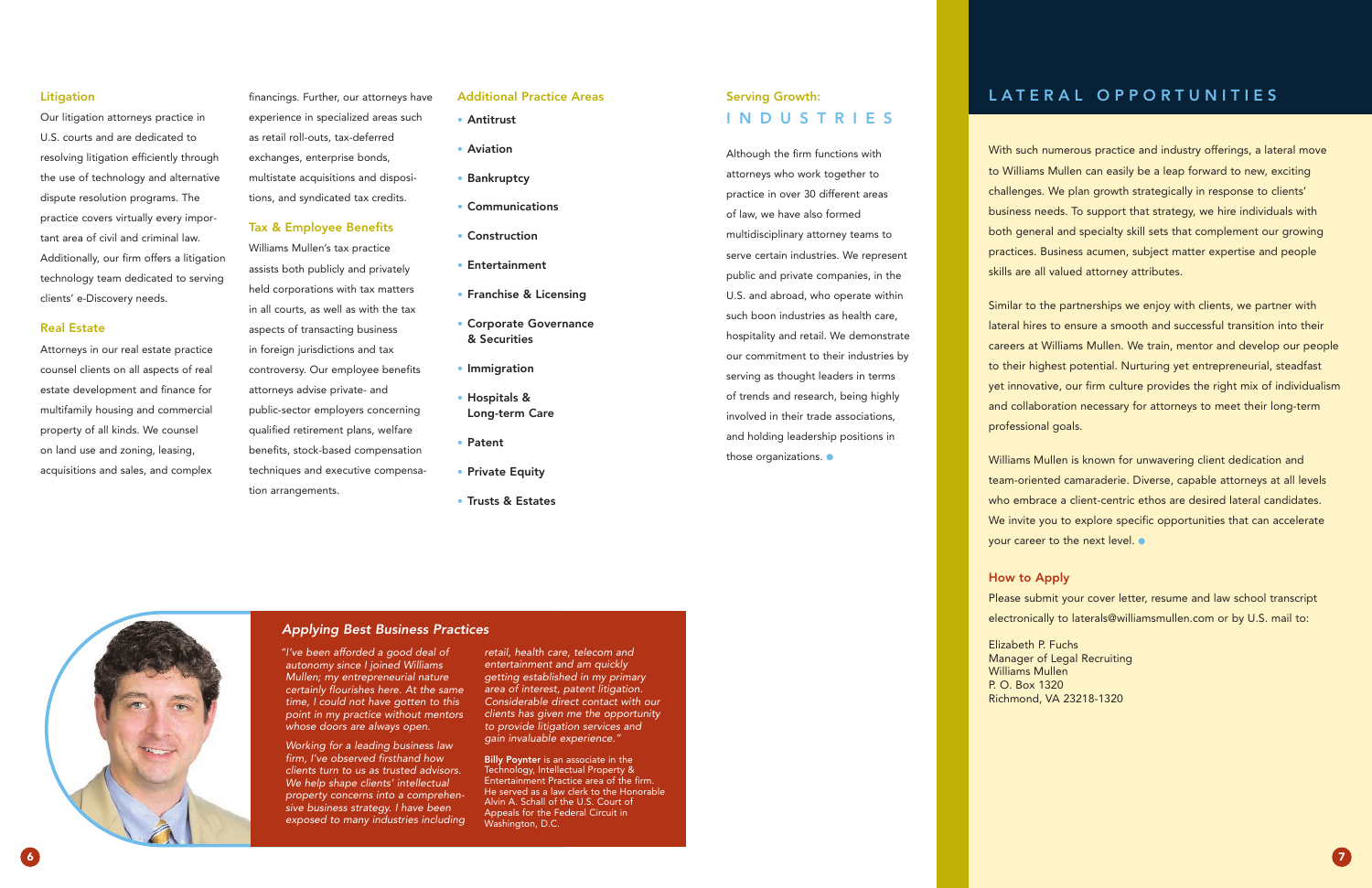

A leader in women's issues and noted international trade law attorney, Evelyn Suarez co-founded the Hampton Roads Chapter of the Organization of Women in International Trade (OWIT).

*"As a summer associate, I knew Williams Mullen was the place for me … great people, challenging work, solid leadership … it was a 'no-brainer.' During my path to partnership in the Corporate Section, the firm provided me with wonderful opportunities to be of service to our external clients.* 

*Now in a different development role, I have the opportunity to be of service to the firm's internal clients: partners, associates and paralegals — demonstrating our*

*commitment to diversity, excellence and fulfilling legal careers. I think of myself as ever-evolving; perhaps that's why I fit so well with Williams Mullen, which is a dynamic, nimble and cutting-edge place to be."* 

**Naila Townes Ahmed** is Director of Professional Development, Diversity and Legal Recruiting for the firm. She joined Williams Mullen as an associate after earning her JD and MBA degrees from the University of Virginia.

# *Cultivating the Firm's Vision*



The Women's Initiative is an affinity group that focuses on the recruitment, retention and advancement of women at Williams Mullen. Our goal is to increase the number of women in the firm at all levels, provide tools for a successful long-term career at Williams Mullen, and increase the ranks of women in leadership roles and as shareholders. As part of our supportive environment, Williams Mullen actively facilitates opportunities for our professional women to network within the firm and externally.

The Women's Initiative sponsors career-building events, as well as client-focused events in our various locations and firm-wide. Some of our

events have included a "Women on Course" golf lesson series for our female attorneys and clients, wine making, motivational speakers, book and author luncheons, various culturally focused lectures, opportunities to share ideas and concerns, and social opportunities.

Through our growing presence of to making the Williams Mullen within our firm.

women attorneys, we are committed experience a positive one for women as they become exceptional attorneys

# **Flexible Work Arrangements**

Williams Mullen fosters a professional environment in which every attorney can succeed and achieve work-life balance while contributing to the goals of the firm. To demonstrate this

# **O U R C O M M I T M E N T**

# **Diversity**

At Williams Mullen, diversity is not just rhetoric — it is an integral component of our business. We promote and nurture individualism and the differences among us. For Williams Mullen, a diverse workplace is a productive workplace, a social responsibility, and a business and client expectation. Our mission is to foster a positive environment in which all individuals, including those of diverse race, color, ethnicity, culture, gender, sexual orientation, religion, nationality, age, disability, and marital and parental status, have the opportunity to succeed professionally and contribute meaningfully to the overall success of our firm. Our mission in action includes a Diversity Committee, a Women's Initiative, and an Attorneys of Color Initiative. We strive to provide our attorneys with equal opportunities for substantive professional development, client contact and access to billable hours. Our diversity efforts and accomplishments are celebrated internally and communicated externally to our clients and community.

We embrace ethnic diversity via our recruiting efforts and participate in many diversity job fairs sponsored by the Black Law Student Association, Hispanic National Bar Association, North Carolina Bar Association, Virginia Bar Association and others.

# be unique.



There is an energy at Williams Mullen that would not exist if we were all the same. We embrace each individual's uniqueness and encourage our attorneys to shine.

commitment, the firm has offered flexible work arrangements since 1989. In doing so, we embody the unique talents and skills of each individual while permitting our attorneys to thrive in the long-term practice of law.

With mutual goals in mind, our firm takes a neutral stand on flexible arrangements in regard to the track to partnership status. Work arrangements may include reduced billable hours requirements, non-standard office hours, telecommuting and other accommodations based on need.

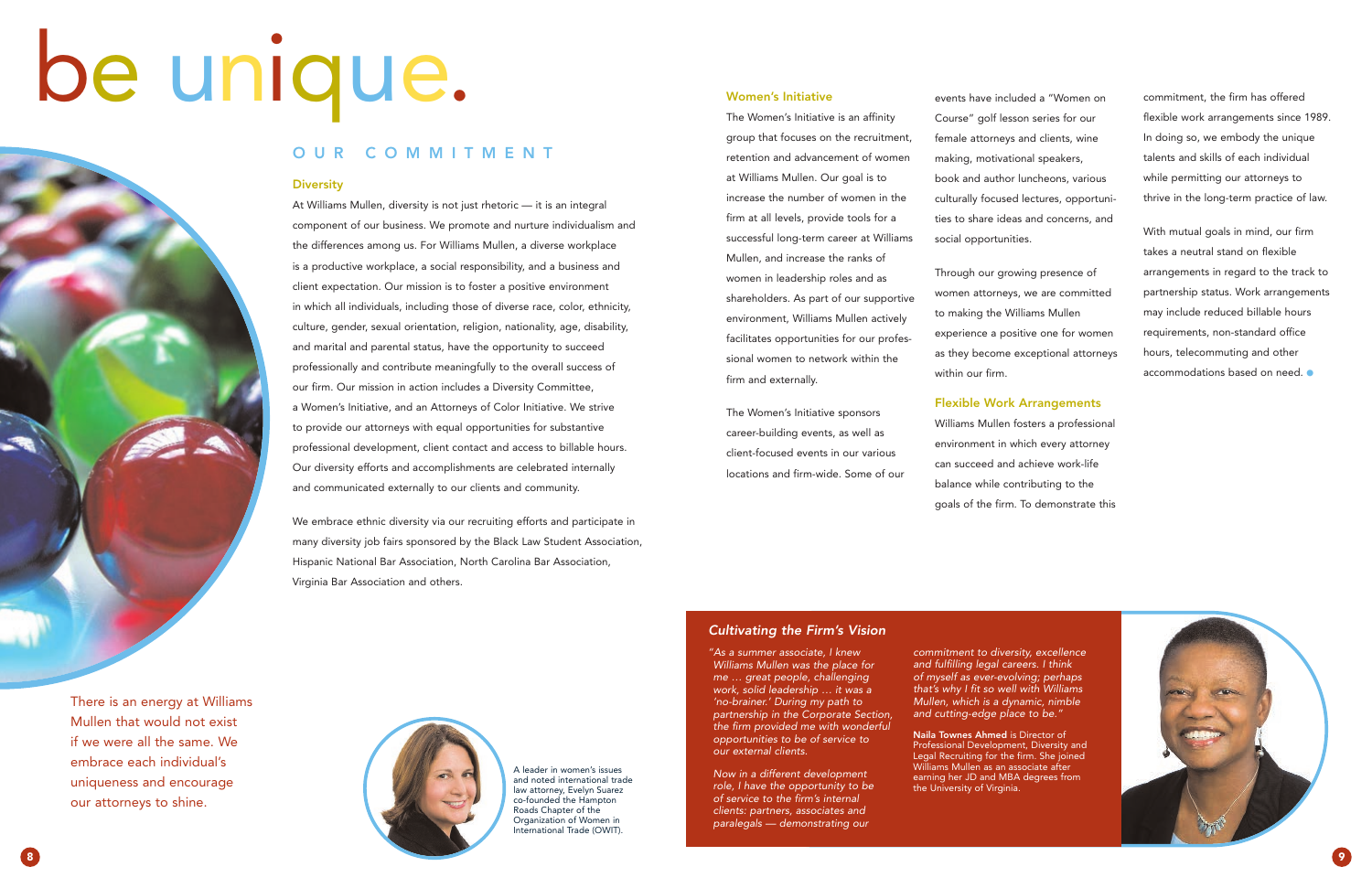

*"Pro bono work is one of the many ways attorneys at this firm display their character. I continue to be impressed by our firm's commitment to providing legal services to those in need. I'm especially proud of my colleagues who have joined me in supporting the Legal Aid Justice Center's Housing Law Project. The Project's volunteer attorneys serve hundreds of indigent clients annually in dealing with threats to their housing. Williams Mullen is also very supportive of bar activities —*

*another area where our attorneys take on leadership in the pro bono arena. Bar Associations are key players in the development and support of pro bono programs, the Housing Law Project being an excellent example of the bar and its members meeting one of our community's critical needs."*

**Ben Pace** is an associate in the firm's Litigation Section, where his practice focuses on complex commercial litigation, long-term care litigation and fiduciary litigation. He is chair of the Richmond Bar Association's Pro Bono Committee.

# *Giving Back with Ardor*

## **Signature Programs**

Williams Mullen serves as pro bono counsel to Habitat for Humanity and has adopted two programs as firm-wide pro bono initiatives: *Hispanic Legal Aid* and *Wills for Seniors*.

- Williams Mullen was referred an immigration matter involving a Bosnian refugee. The person, suffering from health and mental disabilities, had twice been denied requests for medical waivers. The firm appealed the denials, secured a physician's report, accompanied the client to a hearing and obtained the waiver. As a result, the client's citizenship application was approved, and she was able to secure health coverage.
- In another pro bono matter, a single mother with a life-threatening condition, unable to communicate except by computer, desired life-planning documents. A firm attorney executed a will, advance medical directive and durable power of attorney so that her five-year-old son would be cared for according to the client's wishes.  $\bullet$



- In conjunction with the Virginia Hispanic Chamber of Commerce, Williams Mullen holds monthly legal clinics with the goal of providing free legal services, mostly immigration and civil matters, to persons who could not otherwise afford counsel. The program has been very rewarding. We have been able to recover unpaid wages, harbor insurance claims and process lawful permanent resident cards for a number of families.
- Our *Wills for Seniors* program provides life-planning documents for low-income seniors. Conducting

clinics at senior centers and churches, our attorneys prepare and execute simple wills, durable powers of attorney and advance medical directives for qualified seniors.

# **Recent Accomplishments**

# **CASE RESULTS DEPEND ON A VARIETY OF FACTORS UNIQUE TO EACH CASE. CASE RESULTS DO NOT GUARANTEE OR PREDICT A SIMILAR RESULT IN FUTURE CASES.**

Below are a few of our attorneys' recent contributions through our pro bono program:

• One pro bono client, a woman engaged by a cleaning service to work in a retail store, was repeatedly declined overtime pay. After demand was made by our attorney, the service capitulated instantly and tendered a check. Other employees of the cleaning service have also

had their overtime paid.

# **P R O B O N O**

Williams Mullen strongly believes in the principle of equal justice under law for all persons, regardless of income. In a society governed by the rule of law, lawyers have an obligation to make sure the legal system works, especially for the disadvantaged. Our attorneys are encouraged to render their time and talent through pro bono legal service to those in need. Our willingness to give of our time and expertise is highly prized by our firm. We seek to partner with our clients in pro bono initiatives and we liaise with the clearing houses of local bar associations to uncover pro bono opportunities. Approaching pro bono as a partnership with the community, local law schools and area employers, we often utilize law students to assist with legal research and writing, client interviewing/intake and case investigation.

Our attorneys proudly engage in a wide variety of pro bono endeavors. We have worked with such programs as the Virginia Poverty Law Center, the Virginia Asian Chamber of Commerce, Hispanic Legal Aid, Wills for Seniors and Wills for Heroes. Members of our international team have been recognized by the Court of International Trade for work undertaken on behalf of indigent litigants. Attorneys in North Carolina provide legal services in connection with the Triangle Area Red Cross' disaster services and aid to military families.

The sweetest reward is giving to others. We are happy to bring a smile to those less fortunate by offering our legal expertise and services when needed.

# be giving.



Williams Mullen attorneys travel to counsel eligible clients as part of our Wills for Seniors program.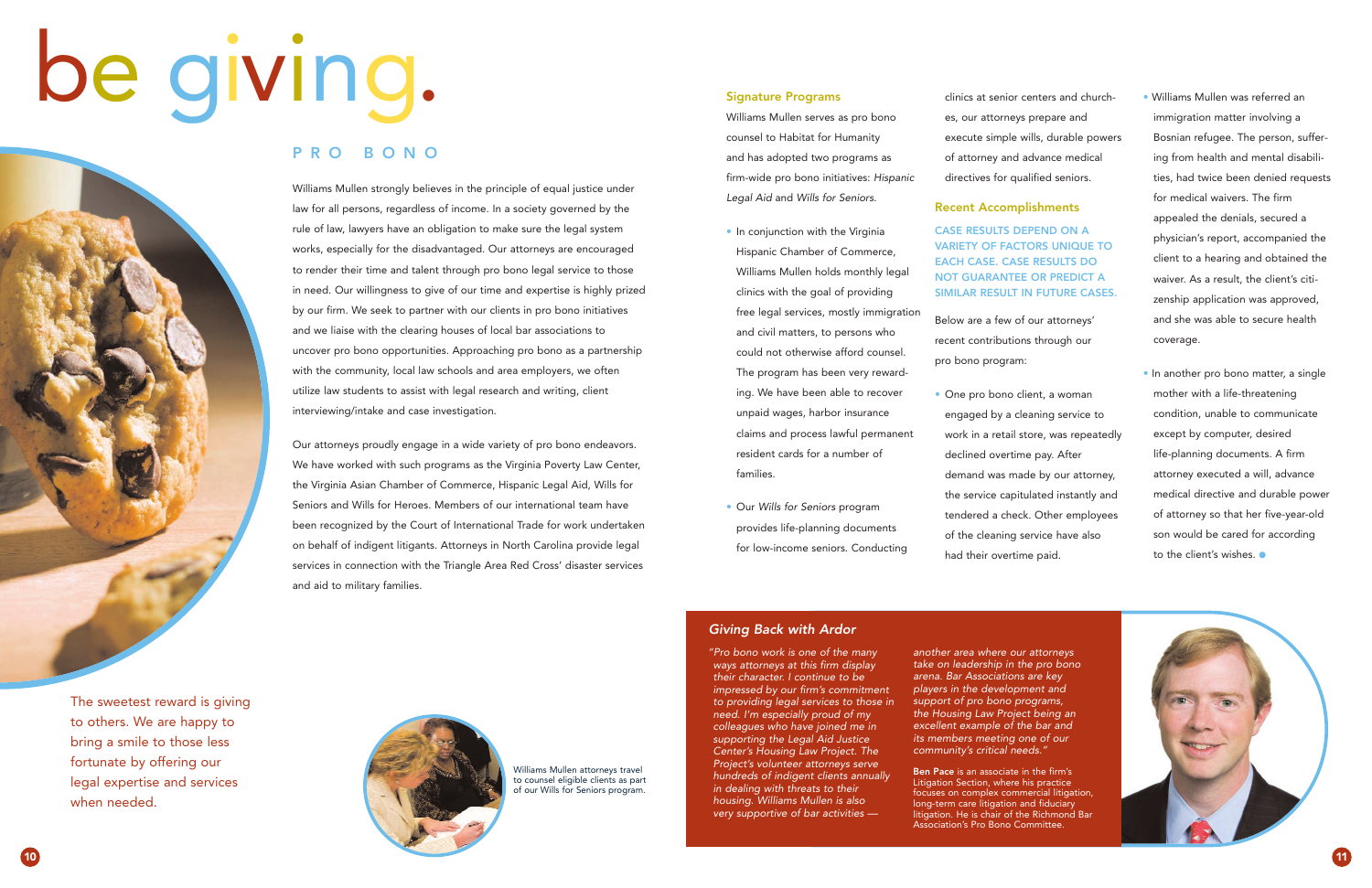

*"I will always want to be involved in some sort of philanthropy. Currently, I serve on the board of directors of Shepherd's Table Soup Kitchen, a nonprofit organization that serves a lunch-time meal to around 300 homeless and low-income individuals each weekday.* 

*Blending a familial, spiritual, and altruistic life with a rewarding law career really is possible at Williams Mullen. I've become close to a number of fabulous mentors through the Women's Initiative, and I've*

*encountered great synergies on large client teams. I enjoy working with transactional attorneys in our international, intellectual property, health care and financial practices, and have seen added value brought to clients in the form of CLE training and other special programs."*

**Elizabeth Davenport Scott** is a partner in the firm's Litigation Section. She serves on the firm's Diversity Committee and on the Minorities in the Profession Committee of the North Carolina Bar Association.

# *Feeding Spirit and Career*

**The Williams Mullen Foundation** As part of being a responsible business citizen, Williams Mullen gives back to its resident communities and has established the Williams Mullen Foundation for charitable contributions. More than 125 organizations receive funding from the Foundation each year. The Foundation also funds a scholarship program for eligible employees and their family members.

Williams Mullen's people reach out and share their time and energy to make the world around them a better place.  $\bullet$ 



# **Giving Back**

There is no greater reward than when attorneys rally together in their community efforts. For example, a group of Williams Mullen attorneys landscaped newly built apartments for disabled veterans. We have also partnered with clients to build Habitat for Humanity houses in multiple cities.

In addition, Williams Mullen has become a prominent contributor to the Virginia Bar Association's Legal Food Frenzy, which benefits food banks in Virginia. Attorneys and staff alike compete in internal challenges to raise the most food for the cause. Fundraisers include silent auctions, putting competitions and potluck luncheons.

Our employees are also generous contributors to the communities in which they live. During the holiday season at the end of each year, our attorneys, paralegals, staff and administrators fill packages for disadvantaged families and support other programs for persons in need, such as housing for brain-injured adults. Each year our employees contribute generously to the United Way and Race for the Cure's

breast cancer research program. In our North Carolina offices, employees band together in support of the Triangle United Arts Council, which benefits school arts programs and serve meals to the homeless as part of Shepherd's Table.



At Williams Mullen, we take our commitment to teamwork to heart in more ways than one. Our firm as a whole and our attorneys as individuals commit financial support and lend thousands of volunteer hours to hundreds of institutions and organizations in the communities we serve. Further, many attorneys and staff hold leadership positions on the boards and committees of an array of nonprofit entities, arts foundations, legal aid societies, colleges and universities.

Community service is a core value at Williams Mullen. A willingness to serve and be involved in the community evidences a level of maturity and professionalism that is highly valued. The firm encourages and expects its attorneys to be actively involved in community activities.

Here are just a few of the many organizations the firm has supported: the American Cancer Society, American Heart Association, American Red Cross, Animal Adoption & Rescue Foundation (AARF), Big Brothers/Big Sisters, Boys & Girls Clubs, Cystic Fibrosis Foundation, Juvenile Diabetes Foundation, Make-A-Wish Foundation, March of Dimes, Multiple Sclerosis Society, United Way Services, Virginia Arts Foundation and Virginia Performing Arts Foundation. See our Web site for more information about Williams Mullen's community endeavors.

Our attorneys devote their time in helping those who need it most. This makes our firm stronger and our community better.

# be involved.

Our attorneys and staff "lend a helping hand" for Habitat for Humanity.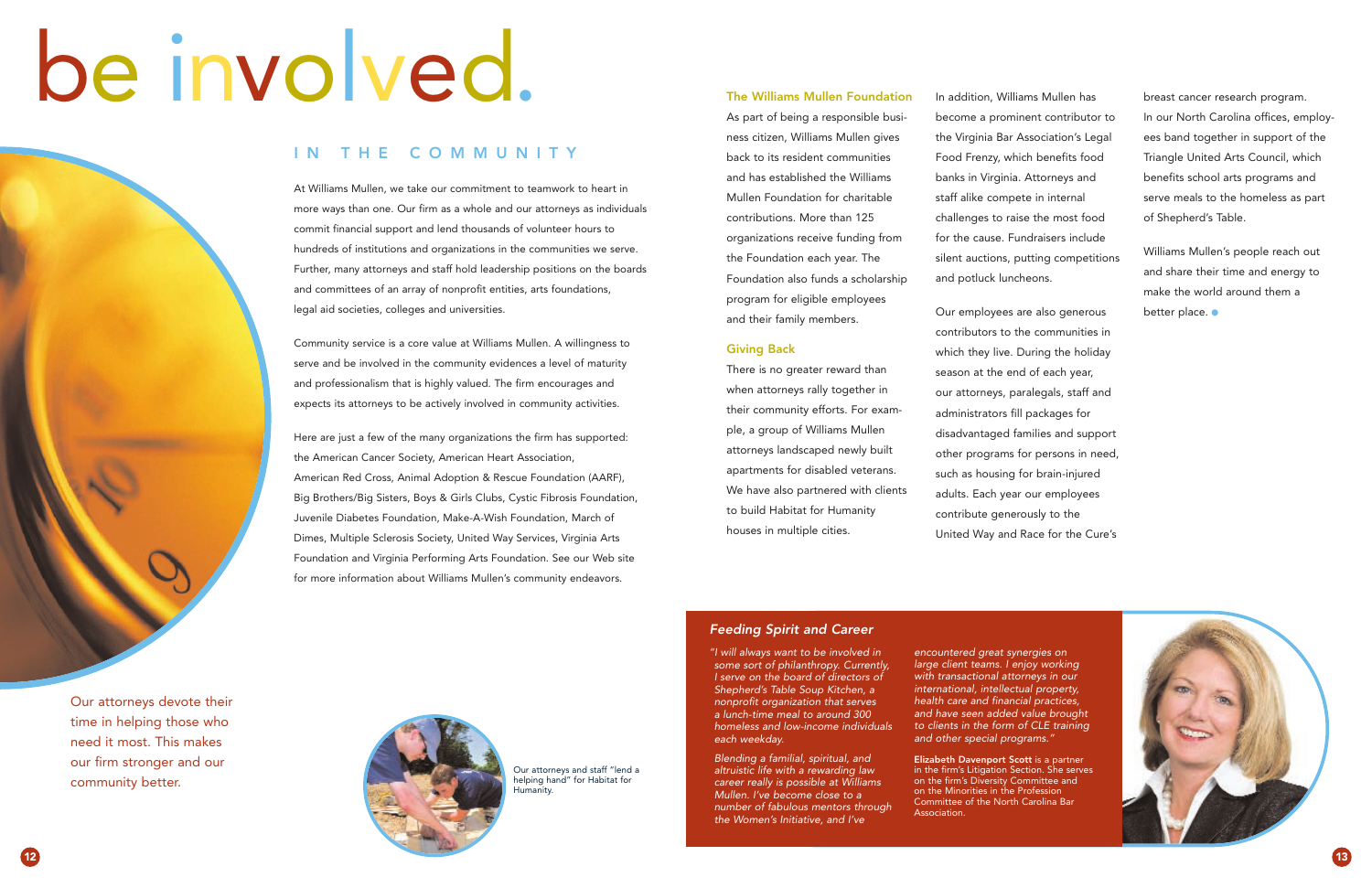

*"From day one, I've felt like a valued team member at Williams Mullen. I was given a variety of responsibilities early on. During my first couple of months, I was assigned independent cases and, within one year, had taken a deposition. I've also had quite a bit of client interaction. It has been beneficial to get the whole picture and sense of a case rather than working on just one piece.*

*I've been fortunate to be exposed to many different people and practice*

*areas around the firm. Approximately half of my work comes from attorneys in other offices. We communicate face-to-face and also by phone, e-mail, Web team rooms and videoconference. The firm truly operates without geographic boundaries."*

**Tom McKee** is an associate in the firm's Litigation Section and practices before federal and state courts throughout Virginia, Maryland and the District of Columbia. He serves on the Associates' Advisory Committee and on the Recruiting Committee.

# *Hitting the Ground Running*

# **Road Shows**

Williams Mullen offers an extended training program for all junior-level and lateral associates. During the first year with the firm, associates participate in "Road Shows," visiting various offices. During these visits, participating associates are introduced to the attorneys, work environment, different practice areas and types of clients served by those locations.

### **Associates' Meetings and Associates' Retreat**

Each quarter, our associates meet for an informational session, covering major firm initiatives and developments. These meetings are informal sessions, and associates from all offices participate. Our annual associates' retreat provides a forum for professional development training as well as a forum for associates to network with one another. The theme of the retreat is carried throughout the program and

affords our associates firm-wide the opportunity to spend time together and to gain career-building information.

# **Associates' Committee & Associates' Advisory Committee**

An Associates' Committee, comprising partners and the director of professional development, acts as a liaison between our associates and the firm's leadership. An Associates' Advisory Committee, composed of twelve associates, serves as an advocacy group to the Associates' Committee.

# **Associates' Evaluations**

We believe that feedback is an essential and meaningful part of our associates' experience with the firm. In addition to the regular feedback that is provided to associates on an on-going basis, annual performance evaluations are conducted.

# **Continuing Legal Education**

In-house continuing legal education programs are conducted on a monthly

# **A S S O C I A T E L I F E**

Early professional responsibility and enhanced quality of life are the hallmarks of associate life at Williams Mullen. Our approach is to move associates into a high level of responsibility within the shortest time to foster them into successful partners. Recognizing that each associate progresses at his or her own pace, we individually identify expectations for achievement and establish criteria for associate promotions at various levels of development.

# **Orientation**

The firm holds a week-long orientation and training program for newly hired law school graduates, judicial clerks and lateral associate hires. The program offers our participating associates an opportunity to gain a more in-depth understanding of the firm's organizational structure, management, technology and systems, marketing support, firm policies and benefits. The program also provides opportunities to socialize with peers.

# **Mentor-Protégé Program**

The Williams Mullen Mentor-Protégé Program is designed to foster the intellectual, social and emotional integration of our newly hired attorneys. Our ultimate goal is to facilitate our associates' acclimation, productivity and success as a member of the Williams Mullen team. Coupled with the assignment of a supervising attorney, a team leader and section leader, our Mentor-Protégé Program completes the wrap-around support system we seek to provide to our associates during their early stages with the firm.

# be successful.

# Limitless ...

At Williams Mullen, our associates have the opportunity to achieve professional success while experiencing a quality of life not common in other law firms.

Our attorneys celebrate and share in each other's success.

basis. In addition, Williams Mullen partners with Practising Law Institute (PLI), bar associations and other outside vendors to foster knowledge among our attorneys.

# **Coaching Program**

A full-time practice development coach is available to our attorneys. Personalized marketing plans, coaching sessions and business development training are standard parts of the program.

# **Leadership Opportunities**

At Williams Mullen, there are many leadership opportunities for associates beyond making partner. Associates are invited to serve on a number of committees, including the Recruiting Committee, and they are encouraged to represent the firm in leadership positions throughout community organizations and bar associations.

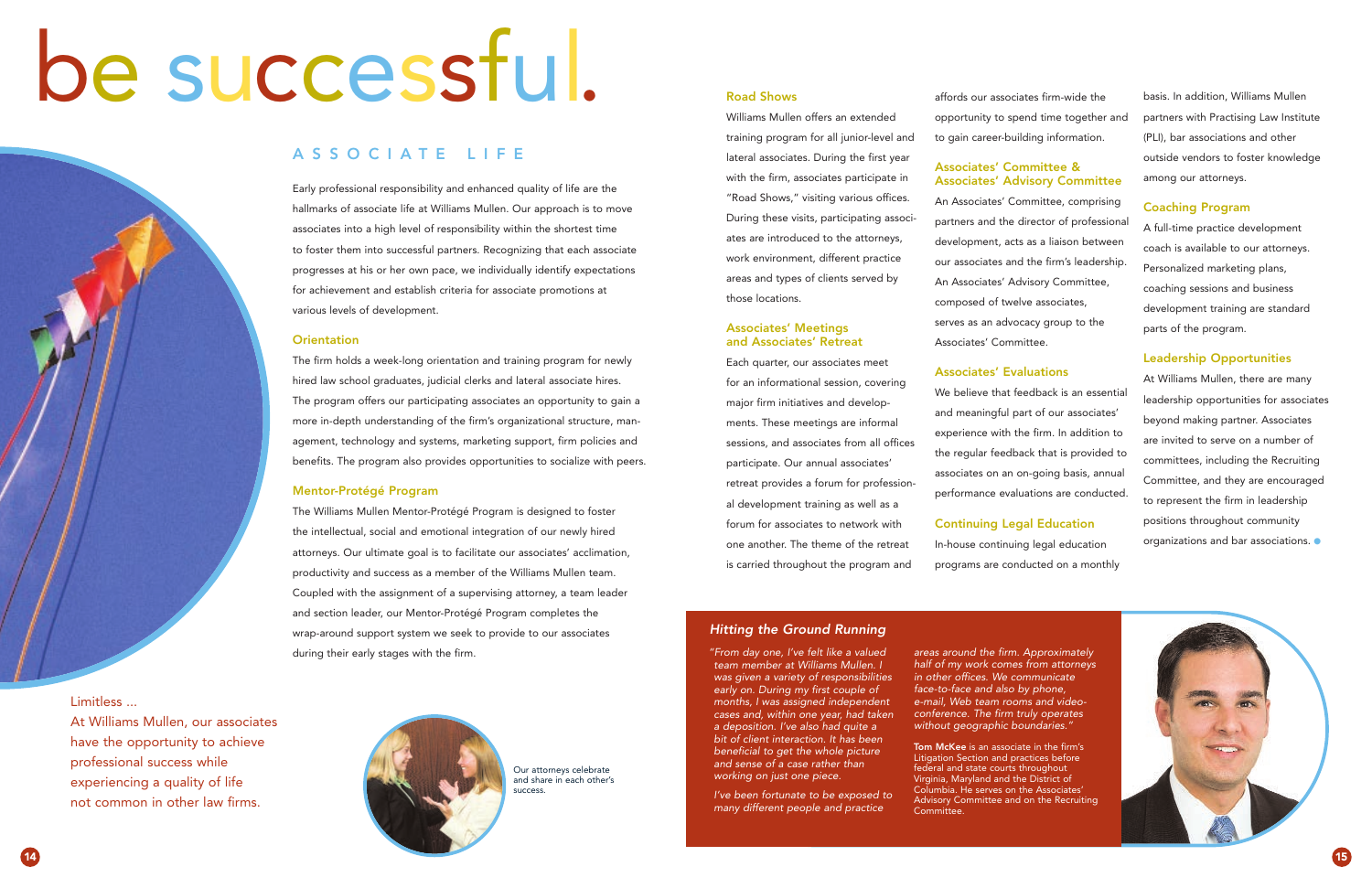| be. | PART OF OUR TEAM<br>Our summer and first-year associates say it best                                                                         |                                                                                                                                                                                 |  |  |  |  |
|-----|----------------------------------------------------------------------------------------------------------------------------------------------|---------------------------------------------------------------------------------------------------------------------------------------------------------------------------------|--|--|--|--|
|     | "The firm is growing; however, it continues to have a<br>culture of a smaller firm. Everyone knows who you<br>are and wants you to succeed." |                                                                                                                                                                                 |  |  |  |  |
|     | "Everyone is always<br>willing to pitch in<br>and go the extra mile,<br>while still having a<br>good time doing it."                         | "There is an investment in our<br>future. Talent is recognized<br>and promoted."                                                                                                |  |  |  |  |
|     |                                                                                                                                              | "During my summer I was able to work on<br>meaningful projects, not just busy work.<br>Everyone at the firm was committed to<br>delivering top-level service to their clients." |  |  |  |  |
|     | "All the resources you'd expect<br>a larger firm to have are at<br>your fingertips."                                                         |                                                                                                                                                                                 |  |  |  |  |
|     |                                                                                                                                              | "As a junior associate, I believe that the<br>opportunity for early interaction with<br>clients sets Williams Mullen apart from<br>the competition."                            |  |  |  |  |
|     | "One of the firm's<br>main selling points<br>is that people do<br>seem to have lives<br>outside of work."                                    | "Attorneys appear to<br>have a real commitment<br>to the community.<br>They are involved in                                                                                     |  |  |  |  |
|     | "Partners and associates alike are<br>approachable, accessible and very<br>good resources for young associates."                             | meaningful endeavors."                                                                                                                                                          |  |  |  |  |

**"Williams Mullen provides the best work-life balance in our region."**

> **"I accepted my offer because the firm offered a combination of great geographic area, prestige, growth opportunity and real people."**

**"Williams Mullen provides an excellent opportunity and platform for attorneys to be successful in their careers."**

A Williams Mullen summer associate can expect a similar experience to that of a first-year associate. This entails all aspects of associate life, including exciting and challenging assignments, training programs, social interaction within each practice area in every office and, of course, a lot of fun.

We welcome you to be part of our team. To apply for the summer associate program, please submit a resume, transcript and cover letter to summerassociates@williamsmullen.com.

Through individually assigned supervising attorneys, summer associates are able to receive varied assignments in practice areas of their preference as well as in-depth feedback. While summer associates regularly receive informal and on-the-job training, mid-summer and exit reviews provide a forum for more formal and substantive evaluations.

Williams Mullen provides our summer associates with tools to navigate the firm, utilize its resources and quickly acclimate into the firm's culture. Associate mentors and supervising attorneys are individually paired with summer associates based on personal and professional interests. An interactive, firm-wide social events and training calendar is available on the firm's intranet so all summer program news and information is just a click away. Weekly practice briefing seminars are conducted by the head of each practice group to supplement the summer associates' work experience and provide a broader exposure to the firm's various practice areas.

Partners play a prominent role in the summer associate program. In addition to allocating and supervising work flow, leading training programs and partaking in the social activities, they get to know our summer associates on a personal level via Friday partner lunches.

# S U M M E R A S S O C I A T E P R O G R A M



Summer associates interact weekly with both associates and partners from all offices during innovative training sessions.



Friday partner lunches, weekly practice briefing luncheons and impromptu associate lunches are just a few of the many chances summer associates get to interact with our attorneys.



Summer associates and their associate mentors enjoy a fun night of cooking and socializing at a local cooking school.

# .